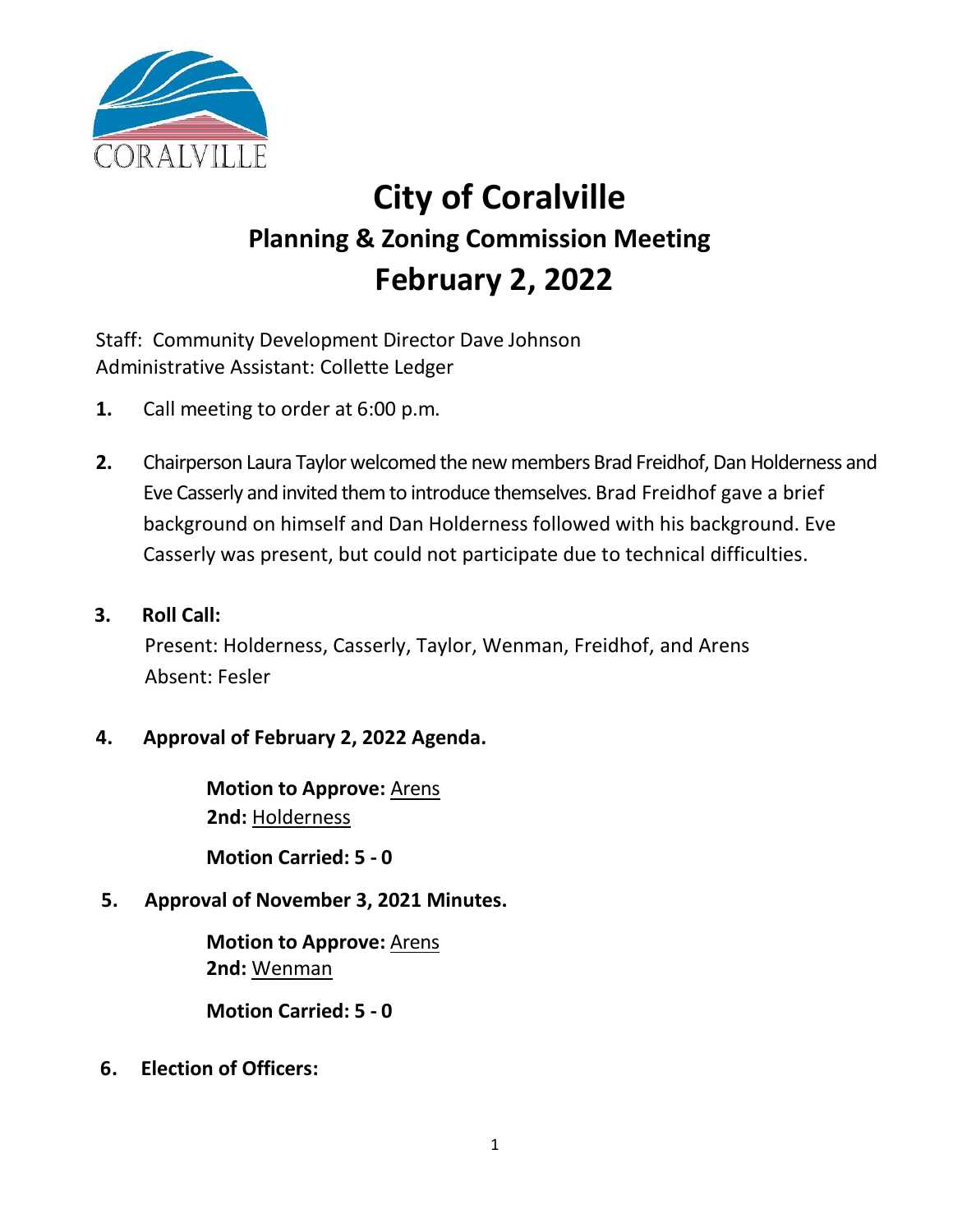Staff member Dave Johnson gave information regarding the election of the vice chairperson and thanked Paul Arens and Laura Taylor for their service as chairpersons.

Brad Freidhof nominated Commissioner Wenman to serve as Vice-Chairperson. Commissioner Wenman accepted the nomination.

**Motion to Approve:** Freidhof **2nd:** Holderness

**Motion Carried: 5 - 0** 

### **7: Public Hearing:**

Public hearing requested by NSA Property Holdings, Inc. to recommend amending the PUD-B Site Plan for Coralville Industrial Park No. 2, Fourth Addition.

#### **Public Hearing Open:**

Lacey Sexton Stutzman with MMS Consultants, on behalf of NSA Property Holdings, Inc. stated that this is a 9,000 sq. foot building addition on an existing site for the former Quality Care site. Dean Moore has worked with staff person Dave Johnson and city staff to prepare the site plan for presentation to the Commission.

#### **Public Hearing Closed.**

**a)** Consider recommending approval of amending the PUD-B Site Plan for the Coralville Industrial Park No. 2, Fourth Addition:

**Motion to Approve: 1 st:** Wenman **2nd:** Arens

Staff member Dave Johnson stated this is a 48-unit storage addition to the building at 2100 James St. This is a 9,025 sq. ft. addition with an additional 7,000 sq. ft. in impervious surface. A bio-retention cell will be provided on the south side of the building in order to accommodate water quality mitigation on the property. This is currently zoned I-PUD-2 and is designated as industrial on the land use map. Warehousing and storage are allowed uses in this area.

Staff member Johnson stated in addition to building improvements, Staff is requesting additional items to bring it up to current code standards, that includes landscaping. The property owner will add trees in the right of way and near the front of the building to comply with the Landscaping and Appearance standards in Chapter